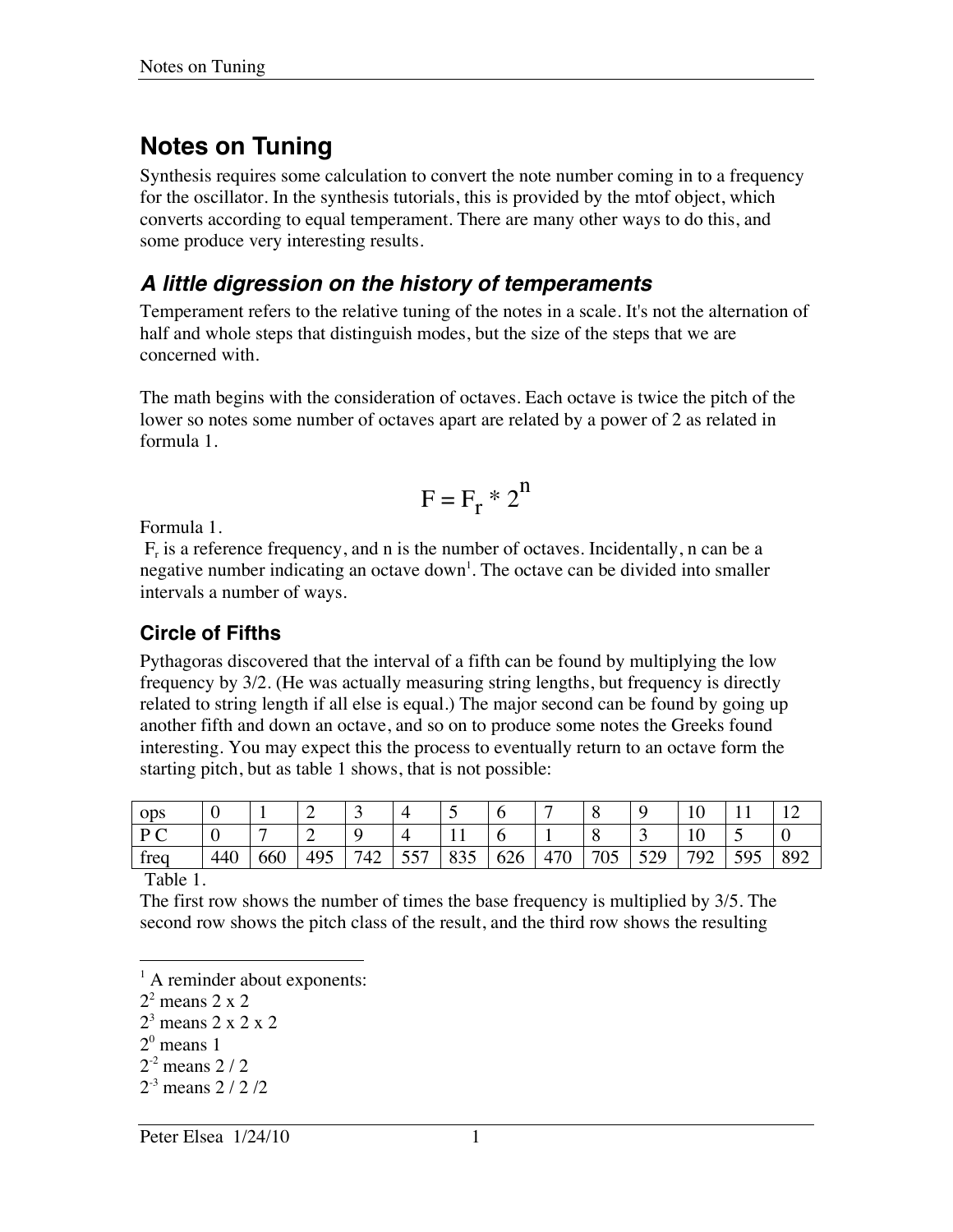frequency<sup>2</sup>. The final step would be expected to produce 880 Hz, but is sharp by 12 Hz. This error is the Pythagorean or ditonic comma. The scale can be made workable by hiding the bad fifth in a little used position. For instance, if a D scale is constructed by going down a fourth (4:3) five times and up seven, the comma occurs at  $D#$ .

#### **Just Intonation**

This system worked for two millennia, but more problems arose when triadic harmony came into style around the fifteenth century. Minstrels and folk singers used thirds in popular songs, but when these harmonies were attempted on the church organs, they did not work. The major thirds found in the Pythagorean scale are rather sharp compared to the nice consonance produced by a ratio of 5:4. Likewise, the minor thirds are a bit flat, compared to those built on the ratio 6:5. (These ratios are first mentioned in the writings of Ptolemy in the second century, but were considered less pure than 3:2, and should not be used in God's hearing. Speculation and commentary about the celestial and spiritual meanings of simple ratios was a favorite topic of philosophers from antiquity.)

To accommodate the new harmonies, a combination scale called just intonation was developed. Just intonation is produced by moving by combinations of fifths, fourths and major thirds.

| $D \cap$ |     |        |     |     |                        | L            |         |               |
|----------|-----|--------|-----|-----|------------------------|--------------|---------|---------------|
| Interval |     | P5 -P4 | M3  | P4  | D5                     | $P4+M3$      | $P5+M3$ | 8va           |
| Ratio    | .   | 9:8    | 5:4 | 4:3 | 2.0<br>$\cup$ . $\sim$ | 5.3<br>ں ، ب | 15:8    | ົາ. 1<br>2. l |
| Freq     | 440 | 495    | 550 | 587 | 660                    | 733          | 825     | 880           |

Table 2.

Table 2 shows the construction of a just diatonic scale. No interval requires more than two operations, so there is little cumulative error. The fifths and thirds of the major chords are very nice. There are problems with the minor chords however. The interval m3 from pitch class 4 to 7 is dead on 6:5, but the interval from 2 to the 5 is severely flat. The fifth from pitch class 9 to 4 is good, but the interval 2 to 9 is far from perfect. In fact it is named "the wolf" The upshot is that various chords have very different flavors, many are beat free and beautiful, but others are unusable. When the system is extended to include the black keys, we discover that modulation produces even stranger results.

#### **Mean Tone**

Of course this is only theory, or was in the days before frequency counters.<sup>3</sup> What instrument builders actually did was construct harps and organ pipes according to these general ideas, then fudge the tuning by loosening the strings and widening the pipes. The accuracy of the tuning is determined by listening for beats in pitches that should be a fifth or an octave apart. To produce an instrument that would play thirds well, Renaissance instrument makers learned to tune by the Pythagorean method, but flatten each fifth to the

 $\frac{1}{2}$  $2$  This sort of chart is commonly shown as a circle, with the scale around the circumference and the fifths pattern drawn as a twelve pointed star.

 $3$  Or even the concept of frequency, which was not observed until the 18th century.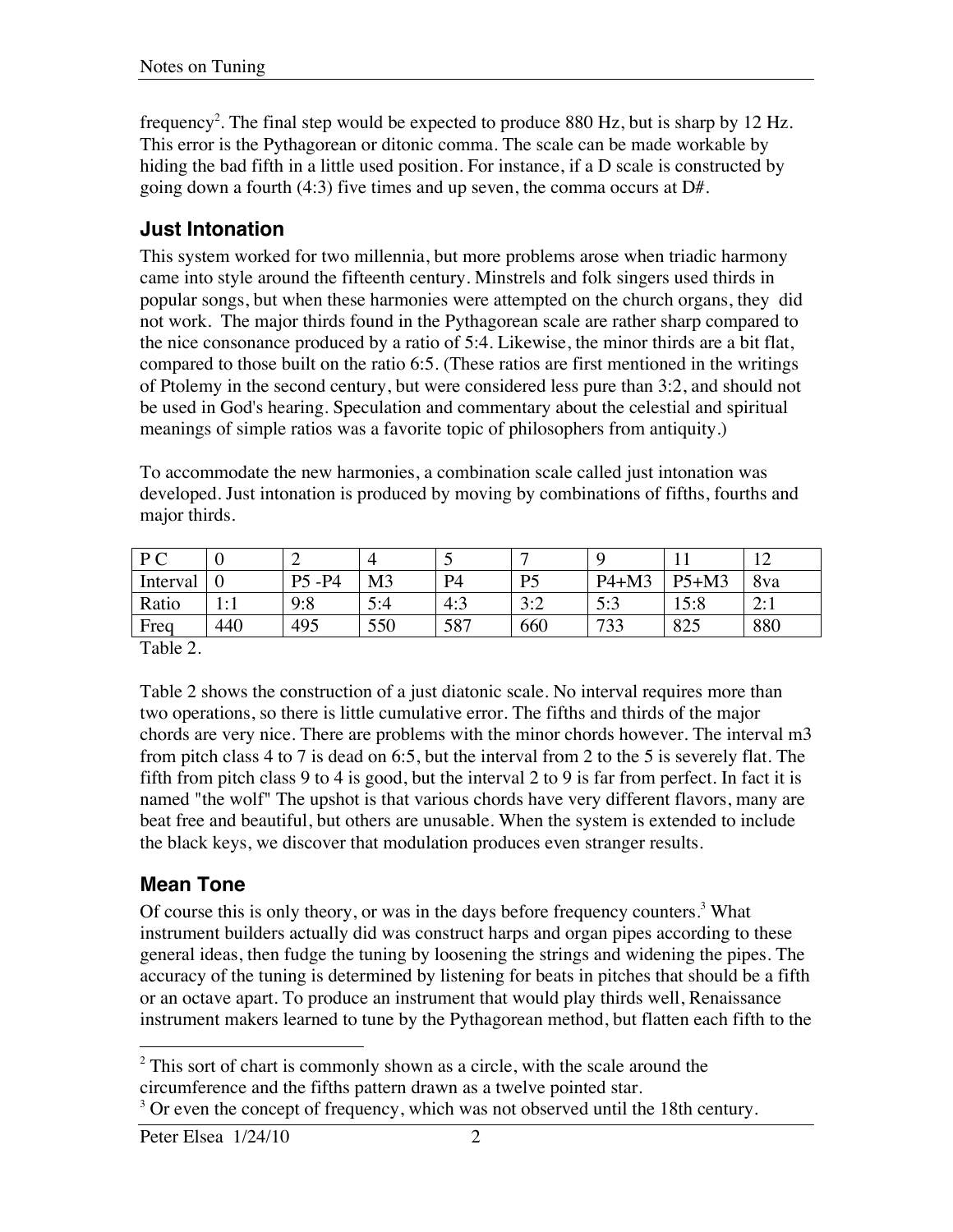point of three beats per second. This so called "mean tone" method produced fifths only slightly flat and lovely thirds and sixths. When extended into the black keys, minor modes sounded beautiful and even some limited modulation was possible, but composers still had to avoid the wolf. In practice, organs were only playable in a few keys, harpsichords needed to be tuned for the programmed composition, and wind instruments sported different keys for D sharp and E flat.

#### **Well Temperament**

A fifth that is changed from the pure ratio of 3:2 is called "tempered". Theorists describing tuning systems refer to the amount of tempering in fractions of the Pythagorean comma.<sup>4</sup> During the Baroque period, dozens (if not hundreds) of tuning schemes were published- one of the most successful was by Andreas Werckmeister, who called his systems (he proposed many<sup>5</sup>) "well temperament". It is generally assumed that this is the tuning Bach had in mind for the WTC. Another well scale often encountered is Vallotti-Young<sup>6</sup>, a bit closer to equal temperament than Werckmeister.

### **Equal Temperament**

The notion of spreading the comma evenly among all of the fifths was first championed in print<sup>7</sup> by Vincenzo Galilei (Galileo's father) in 1582. There was a lot of resistance to this idea, first from philosophers still hung up on the Greek's sacred ratios, and then by scientists studying string modes and sympathetic vibration. Eventually, the sheer practicality of equal temperament has made it the predominant tuning in western music. Jean-Philippe Rameau should probably get the credit, because his writings in the first half of the 18th century not only encouraged equal temperament, they popularized harmonic practices that made ET practically obligatory.

In modern terms equal temperament is based on 12 steps in the octave. Formula 1 is easily modified to produce formula 2:

$$
F = F_r * 2^{n/12}
$$

Formula 2.

 Now n refers to the number of semitones in an interval. The ratio of a semitone is the twelfth root of two, a number that would have given Pythagoras dyspepsia. An approximation of the twelfth root of two is 1.059463....

 $\frac{1}{4}$  $4$  Or sometimes the error encountered at the third, called the syntonic comma. They are nearly the same.

<sup>&</sup>lt;sup>5</sup> Some included combinations of raised as well as lowered fifths.

<sup>&</sup>lt;sup>6</sup> Invented independently by two people rather late in the game. Young is nearly a transposition of Vallotti, and the two are usually considered the same.

 $<sup>7</sup>$  Lutemakers had actually been doing it for a long time. If you want to make a fretted</sup> string instrument, that's what you have to do.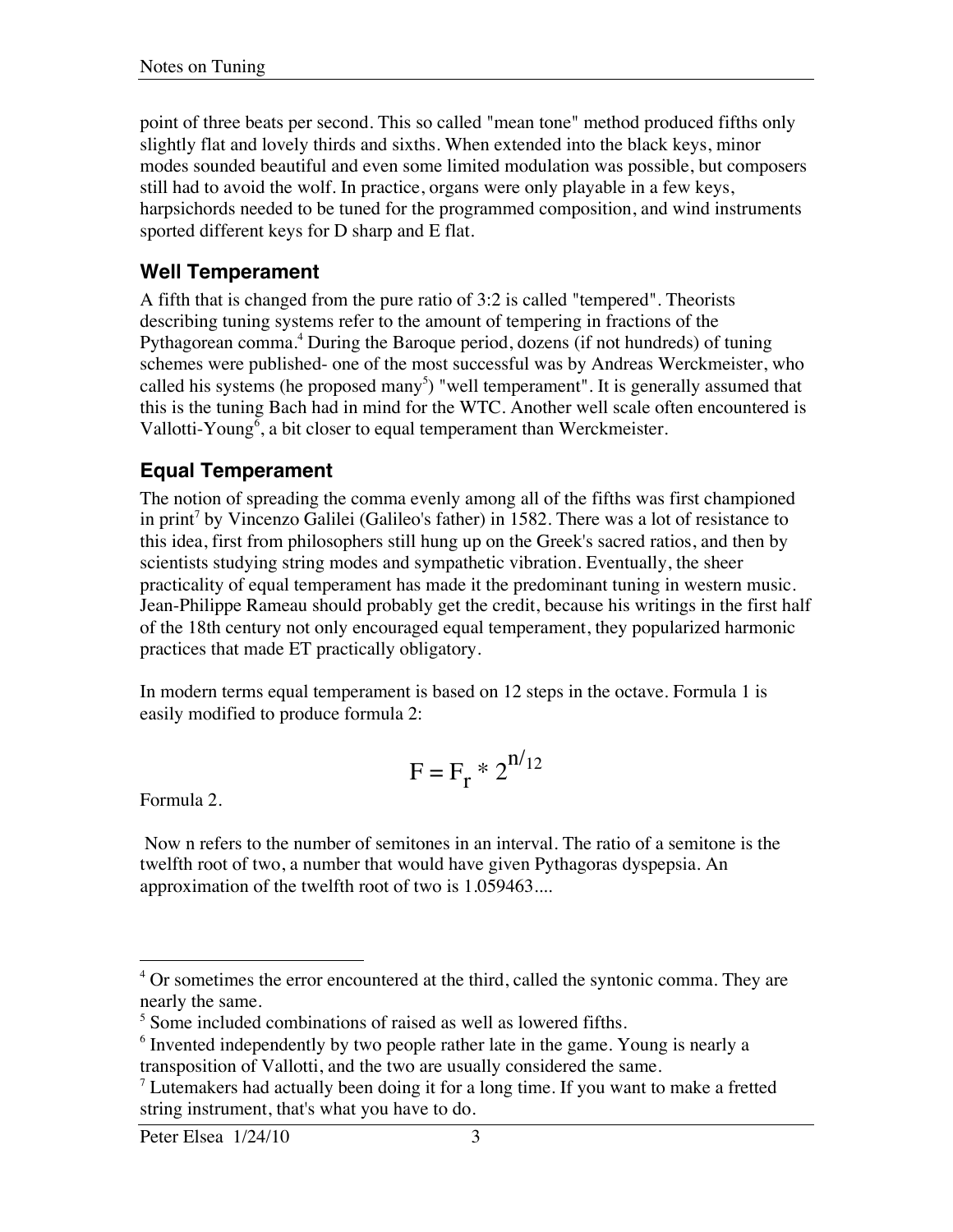Instead of talking about ratios and commas to describe interval tuning, we now use cents, defined as hundredths of a semitone. When an interval is expressed in cents the formula becomes:

$$
F = F_r * 2^{c/1200}
$$

Formula 3.

| PC             | $\theta$         |     |     |     | 4   |     | $\mathfrak b$ | ⇁   | 8   | 9   | 10   |      | 12   |
|----------------|------------------|-----|-----|-----|-----|-----|---------------|-----|-----|-----|------|------|------|
| ET             | 0                | 100 | 200 | 300 | 400 | 500 | 600           | 700 | 800 | 900 | 1000 | 100  | 200  |
| P <sub>V</sub> | $\theta$         | 90  | 204 | 294 | 408 | 498 | 611           | 702 | 792 | 906 | 996  | 109  | 1214 |
| JI             | $\theta$         | 112 | 82  | 316 | 386 | 498 | 590           | 702 | 814 | 884 | 1018 | 1088 | 1200 |
| <b>MT</b>      |                  | 76  | 193 | 310 | 386 | 503 | 579           | 697 | 773 | 890 | 1007 | 1083 | 1200 |
| W              | 0                | 90  | 192 | 294 | 390 | 498 | 588           | 696 | 792 | 888 | 996  | 1092 | 1200 |
| <b>VY</b>      | $\boldsymbol{0}$ | 94  | 195 | 298 | 392 | 500 | 592           | 698 | 796 | 894 | 1000 | 1092 | 1200 |
| $T = 11$       | $\sim$           |     |     |     |     |     |               |     |     |     |      |      |      |

Here are the intervals in cents $<sup>8</sup>$  of some scales:</sup>

Table 3.

Mean tone and well temperaments are pretty much limited to historical recreations these days, but just intonation has not gone away. There are composers who believe the timbral advantages of rationally tuned intervals are worth going to the effort of building instruments to play them. Lou Harrison and Harry Partch were famous champions of just and extended rational systems, and many contemporary composers continue the work.

The equal temperament story does not end with Rameau, either. If you can divide the octave into 12 parts, why not 24 or 41? Forty one notes (obviously quite close together) give you the ability to write chords as pure sounding as just followed by the wolf fifth on the same root. Charles Ives wrote piano duets, specifying that one piano be tuned a quarter tone flat. There are a lot of interesting sonorities available in such systems<sup>9</sup>.

Equal temperament need not be based on the octave, for that matter. Bell labs computer scientist John Pierce designed scales based on dividing the 12th (the second mode of vibration for clarinets and similar instruments) various ways. The Bohlen-Pierce scale of 13 steps is becoming popular enough for builders to create physical instruments to play it.

The flexibility of computer systems has eliminated the problems of how to arrange keys or where to put frets. It's even possible to use artificial intelligence techniques to adjust the tuning to the musical situation to provide the ever changing relationships vocalists have always used.

 <sup>8</sup> To do cents, you need the 1200th root of two, which is 1.000577789.

<sup>&</sup>lt;sup>9</sup> And of course many non-western scales are equal tempered as well. For instance, modern Arabic scales are based on a 24 tone system.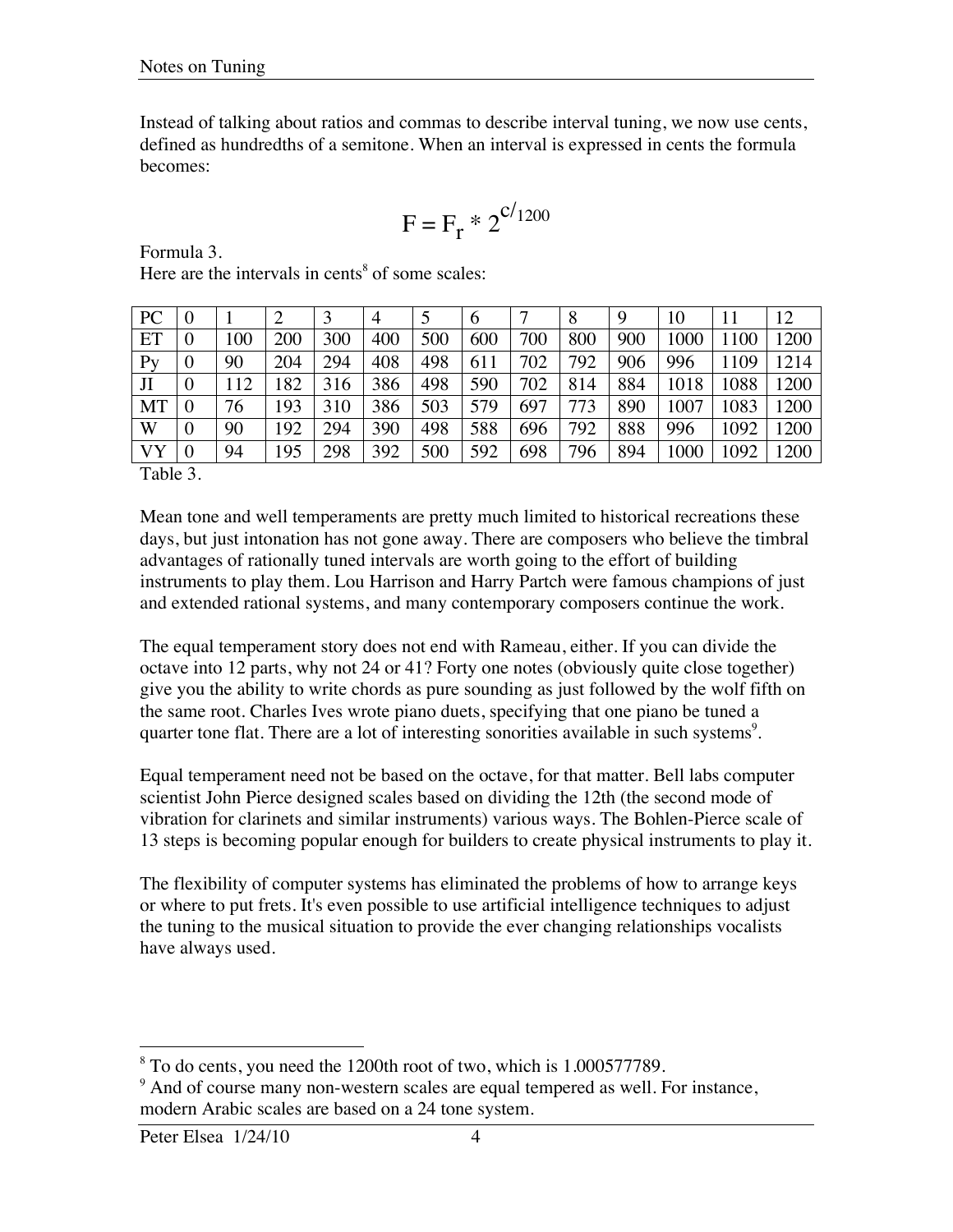## *Playing the scales*

With a set of tunings in cents, it is easy to construct an MSP patch to play different scales. The heart of the patch will be a poly $\sim^{10}$  subpatch:



Figure 1.

This produces a rather dull triangle wave, but it can easily be elaborated. Triangles are good at bringing out differences in pitch. The work of calculating a frequency from a note number is in the dothemath subpatcher.



<sup>10</sup> If you aren't familiar with poly~, look at my tutorial "Working with Poly~".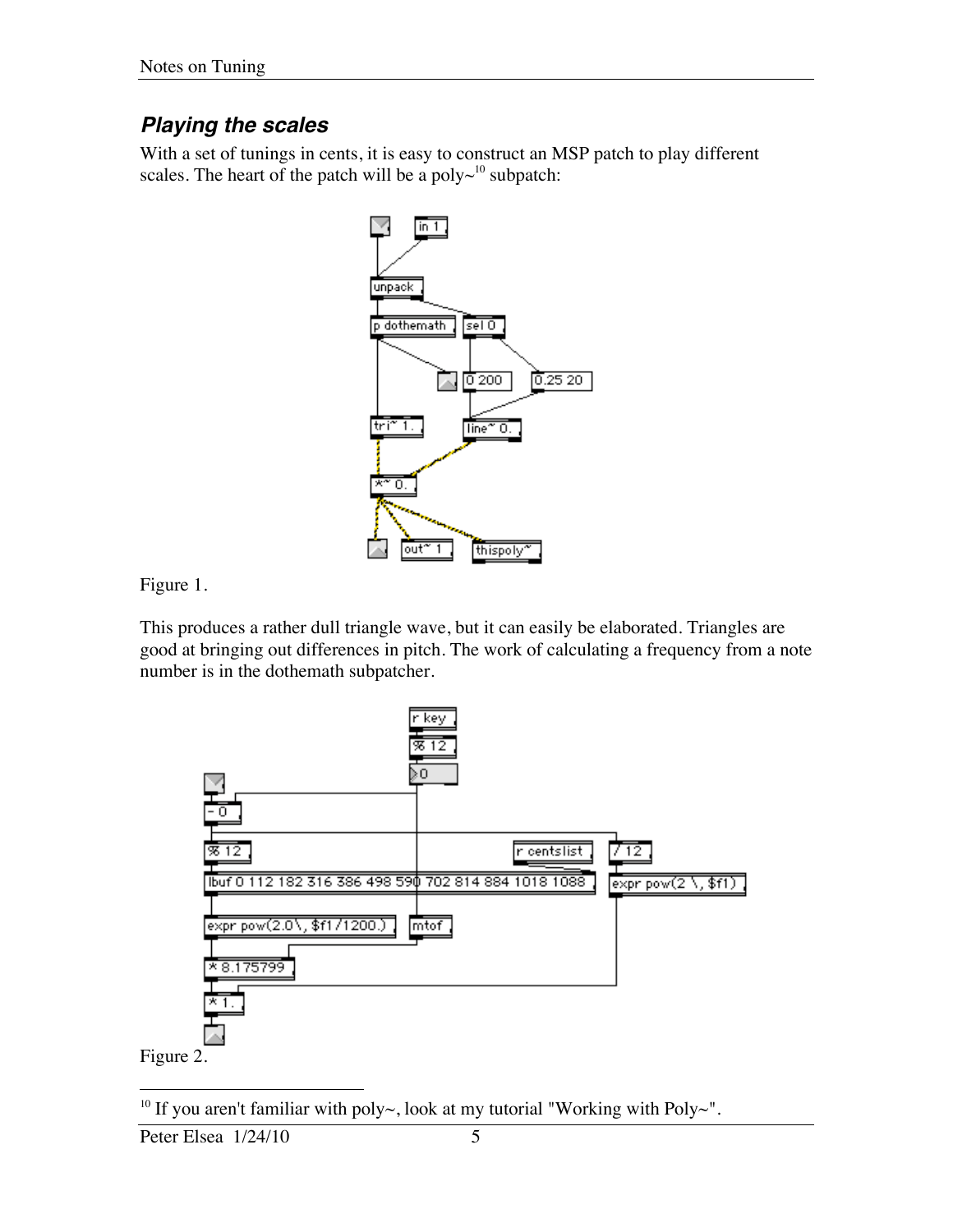When a note arrives it is used to look up the cents interval, which is fed into an expr with the power of 2 part of formula 3. The result is multiplied by a base frequency to produce the desired value. The key message will do two things. It will transpose the note down and raise the base to give the desired pitch. In other words, the interval pattern will be transposed, but the notes will not.

The final step is a multiplication by a power of two to produce the proper octave, as in formula 1.

These are embedded in a master patcher.



Figure 3.

Figure 3 combines the mechanism for playing the notes with some lists of different tunings (It would probably be neater in a coll, but this form makes it easy to see the action.) To retune the instrument, simply click on a list.

## *Other Equal Temperaments*

A simple modification of these patchers will allow us to explore microtones.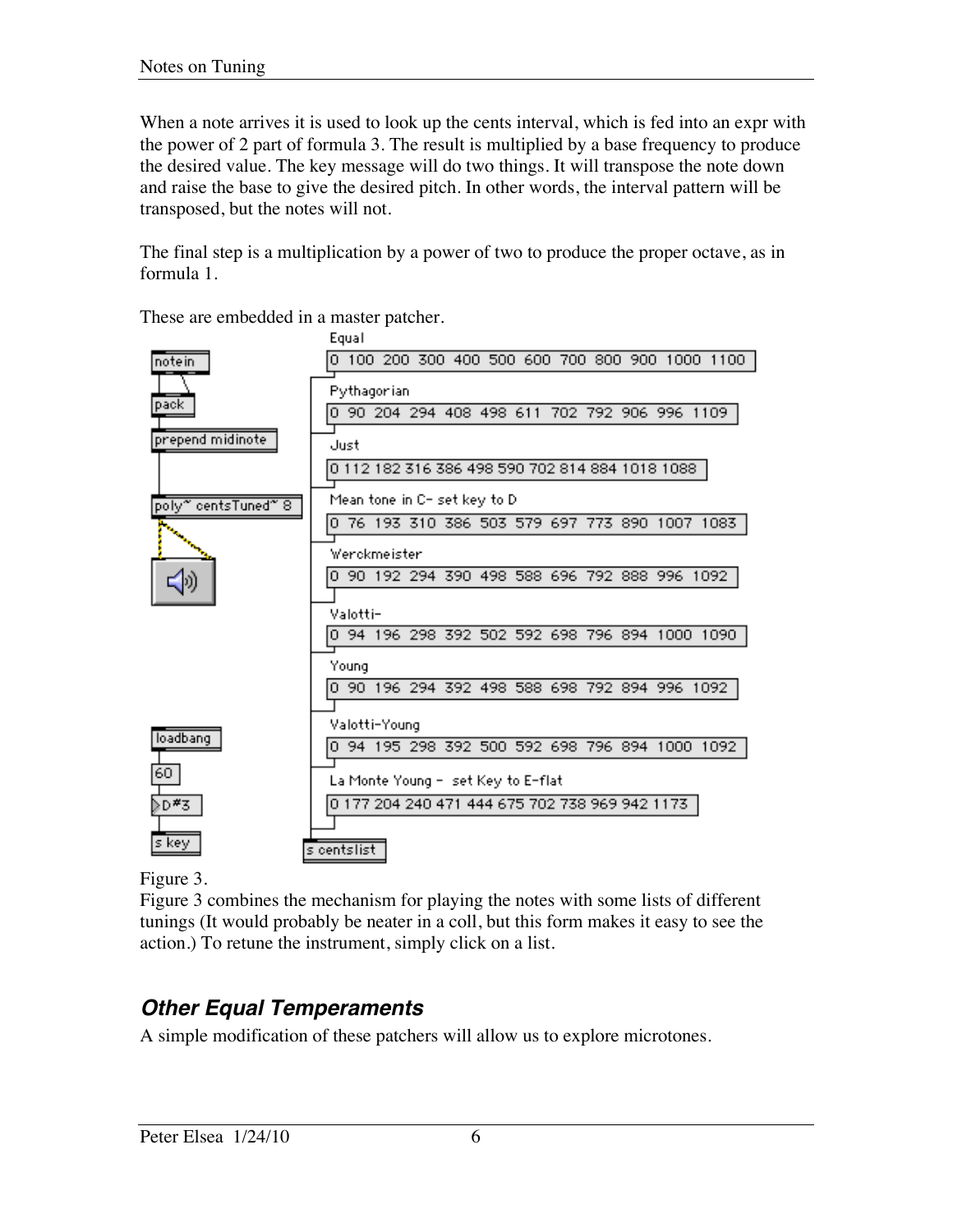

Figure 4.

Figure 4 is a master for playing a poly sub patch called nTuned, which is exactly like figure 1, except the dothemath subpatcher is now:



Figure 5.

Here we've taken formula 2 a step farther:

$$
F = F_r * 2^{n/s}
$$

Formula 4.

By adding another variable s for the number of steps in the octave, we can have as many tones as we like. In figure 5 n is the number of steps away from note 60 (or whatever is specified by key). The value from nSteps sets s.

One more change to dothemath will generate Bohlen-Pierce scales:



Figure 6.